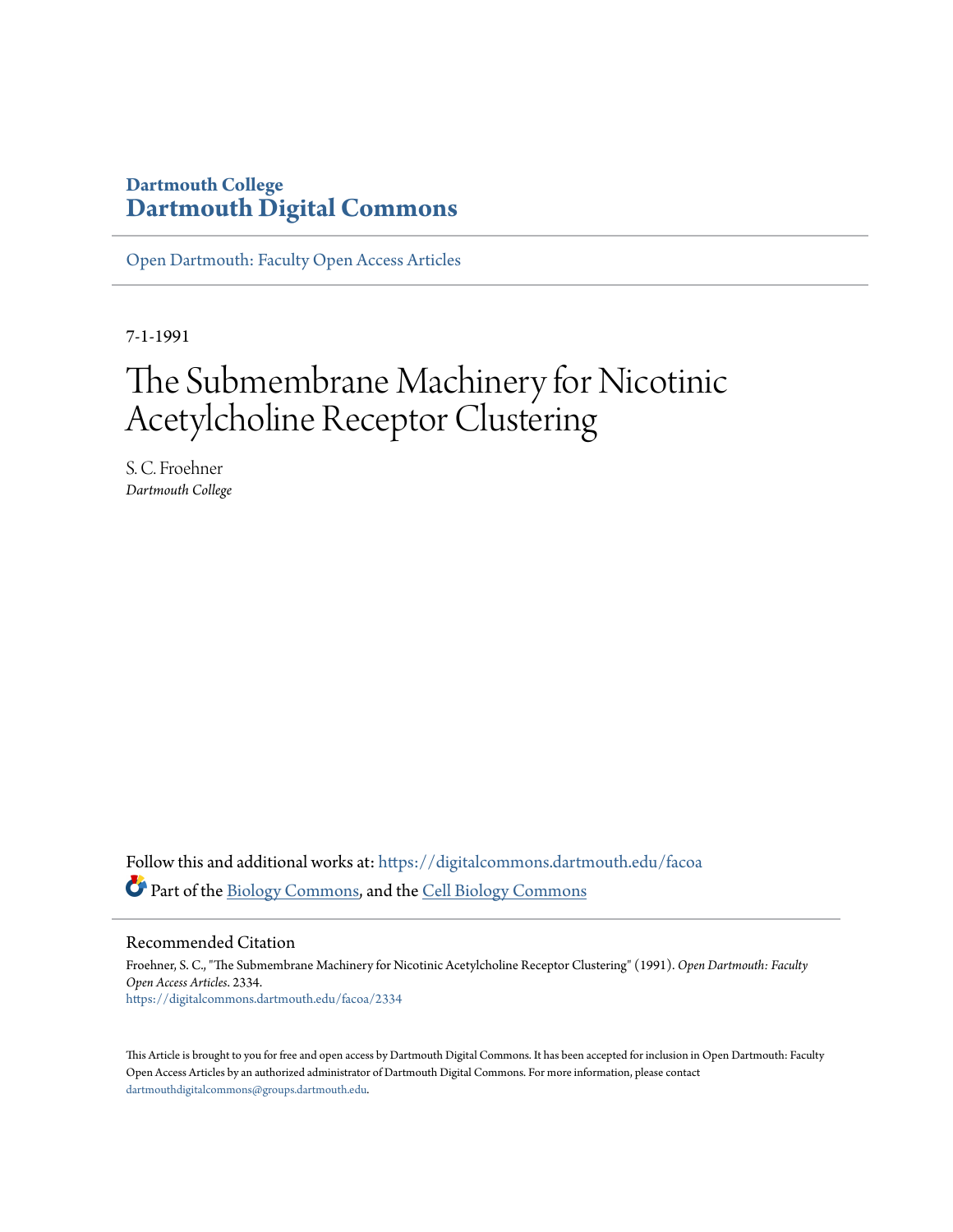## The Submembrane Machinery for Nicotinic Acetylcholine Receptor Clustering

### Stanley C. Froehner

Department of Biochemistry and Program in Molecular and Cellular Neurosciences, Dartmouth Medical School, Hanover, New Hampshire 03756

The segregation of membrane proteins into specialized<br>domains is important for many aspects of cell func-<br>tion, especially those involving cell-cell interaction<br>and communication. Of particular interest to cellular and<br>int HE segregation of membrane proteins into specialized domains is important for many aspects of cell function, especially those involving cell-cell interaction molecular neurobiologists are the highly specialized distributions of ion channels at synapses. Both the pre- and postsynaptic membranes exhibit organized arrays of ion channels that are important for synaptic transmission. At the neuromuscular junction, voltage-activated calcium channels are clustered at presynaptic active zones  $(62)$ , the sites of acetylcholine release. Directly across the synaptic gap from active zones are regions of the postsynaptic membrane containing extraordinarily high concentrations  $(8-10,000/\mu^2)$  of nicotinic acetylcholine receptors (AChR)' (24). A few microns away from the synapse, the concentration of receptors abruptly decreases to very low levels. Typically,  $>90\%$  of the AChR in <sup>a</sup> skeletal muscle fiber are found at the synapse, an area that occupies <0.1% of the total muscle membrane. The AChR is a pentameric complex of four different transmembrane subunits that is inherently capable of diffusion within the plane of the membrane. Understanding the molecular mechanisms responsible for anchoring AChR at postsynaptic sites has been a major issue for researchers interested in neuromuscular synaptogenesis.

Clustering of AChR occurs early during rat neuromuscular synapse formation, within hours of contact between the growing nerve and the muscle fiber (6) . Subsequently, the receptor density and the size of the cluster continues to increase as the synapse matures (4, 71) . In developing muscle, each postsynaptic site is innervated by several presynaptic terminals. During the second week after birth, most of these terminals are eliminated such that only one neuronal input remains at each postsynaptic site (60) . Recent evidence suggests that terminal retraction is preceded by the loss of AChR from postsynaptic sites directly beneath those terminals destined for elimination and that this loss may occur by diffusion of receptors away from these sites (61) . Thus, the regulation of AChR clustering is a key event, not only in the formation of the neuromuscular junction, but possibly also in synapse elimination and remodeling.

A clue to the molecular mechanisms by which AChR are anchored at synaptic sites came from studies conducted almost 10 years ago on Torpedo electric organ postsynaptic membranes. The electrocyte synapse is very similar to the neuromuscular junction and has served as anexcellent system for biochemical studies of the AChR and other synaptic molecules. Postsynaptic membranes purified from the electric organ contain high densities of immobilized AChR (70) . Removal of peripheral membrane proteins by alkaline extraction (53), most notably one of  $M<sub>r</sub>$  43,000 (43K protein), is accompanied by an increase in the mobility of AChR (5, 20, 48, 64) without affecting the functional properties of the receptor (53). These results suggest that the proteins removed by the alkaline pH treatment are involved in anchoring AChR at synaptic sites.

Further studies have, in most cases, supported a role for the  $43K$  protein in AChR clustering. The AChR and  $43K$  protein share <sup>a</sup> common distribution in the postsynaptic membrane of the electrocyte (66) and neuromuscular synapses (30, 32), and in AChR clusters on cultured myotubes (9, 14, 18, 56) . In the electrocyte and in cultured myotubes, the AChR and 43K protein are present in approximately equimolar concentrations (45, 46) . Chemical crosslinking studies (15) and freeze fracture immunoelectron microscopy (13) support the view that the 43K protein associates with cytoplasmic domains of the AChR, but direct biochemical evidence for such interaction is lacking. Solubilization of the AChR with detergents such as Triton X-100, sodium cholate, and deoxycholate causes dissociation of the 43K protein from the receptor. To date, conditions under which this putative complex can be isolated intact have not been discovered.

The isolation of cDNA clones encoding both the muscle AChR (12) and the 43K protein (28, 31) provided the tools needed for a direct examination of the role of the 43K protein in AChR clustering. Functional AChR are expressed on the surface of Xenopus oocytes injected with RNA encoding the mouse muscle receptor  $\alpha$ ,  $\beta$ ,  $\gamma$ , and  $\delta$  subunits. These AChR are distributed uniformly in the surface membrane of the oocytes (34) . In contrast, oocytes injected with AChR subunit RNA and RNA encoding the mouse muscle 43K protein express surface AChR in a clustered distribution (34; also see Fig. 1). The 43K protein appears to act directly in the clustering process since these AChR clusters, which are 1-2  $\mu$  in diameter, also contain the 43K protein. Finally, of particular importance is the observation that the 43K protein forms clusters of similar size and shape, even when expressed in oocytes in the absence of AChR (34). This result suggests

<sup>1.</sup> Abbreviations used in this paper: AChR, acetylcholine receptors; DRP, dystrophin-related protein.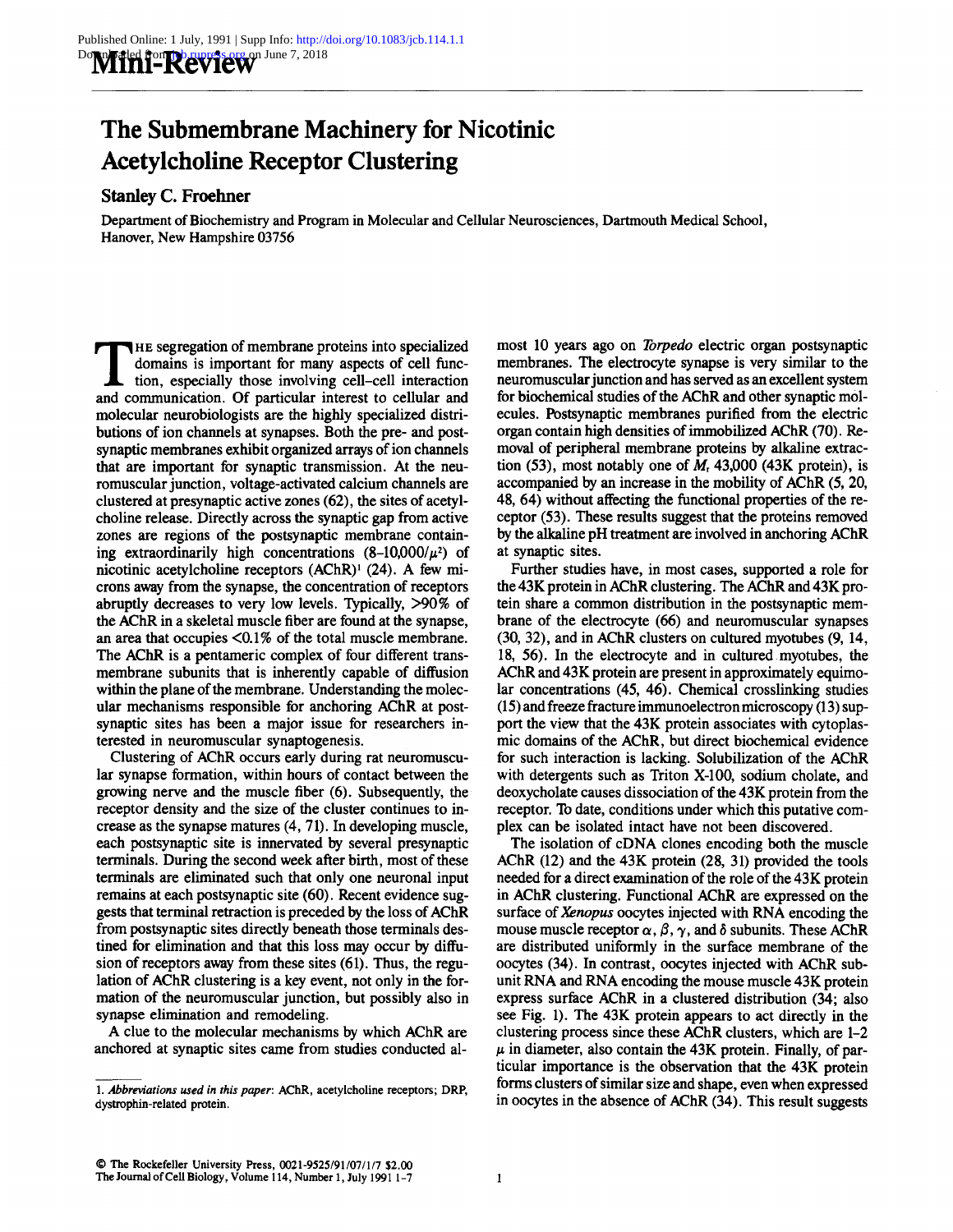

Figure 1. Clustering of AChR is induced by coexpression with 43K protein in Xenopus oocytes . Oocytes were injected with in vitrosynthesized RNA encoding the  $\alpha$ ,  $\beta$ ,  $\gamma$ , and  $\delta$  subunits of mouse muscle AChR alone  $(A)$  or in combination with RNA encoding the mouse muscle  $43K$  protein (B). After 3 d, the distribution of AChR was visualized by sequential labeling with rhodamine  $\alpha$ -bungarotoxin, rabbit anti- $\alpha$ -bungarotoxin, and rhodamine goat anti-rabbit IgG. A small region of the surface of an oocyte is viewed en face. When expressed alone, AChR are distributed uniformly. Coexpression with the 43K protein causes the formation of AChR clusters of 1-2  $\mu$  in diameter. For details, see Froehner et al. (34).

<sup>a</sup> model in which the key event is the regulation of 43K clustering, and that the distribution of AChR is governed in large part by its interaction with the 43K protein.

Similar results were obtained subsequently with quail fibroblast cells stably transfected with cDNA encoding the mouse muscle AChR subunits (58) . The surface AChR in these cells were uniformly distributed. Transient transfection with cDNA encoding the 43K protein caused <sup>a</sup> reorganization of AChR into clusters of  $1-10 \mu$  in diameter. Clustering occurred with both the adult  $(\alpha_2\beta_5\delta)$  and the embryonic  $(\alpha_2\beta\gamma\delta)$  forms of AChR. As in the oocytes, parental fibroblast cells transfected with 43K cDNA express clustered 43K protein in the absence of AChR.

The molecular details of 43K clustering and its interaction with AChR are not known. Comparison of the amino acid sequences of the *Torpedo*  $(17, 27)$ , mouse  $(28, 31)$ , and *Xeno*pus43K proteins (3), however, reveals <sup>a</sup> number of conserved regions that may be important for cluster formation (Fig. 2). The amino terminus of the 43K protein is highly conserved,

with the first 19 residues being almost completely identical among the three species (only four nonidentities out of 57 residues). This high degree of conservation may be due in part to the recognition sequence required for myristylation of the amino-terminal glycine, a modification that has been demonstrated by direct biochemical tests (19, 52) . The myristyl group may anchor the 43K protein to the membrane (59) by intercalation into the lipid bilayer. The consensus sequence for myristylation, however, requires only an NH<sub>2</sub>terminal glycine and small, uncharged residues at positions 2 and 5 (72). Thus, the highly conserved  $NH_2$ -terminal sequence may mediate some other aspect of 43K protein function . It may, in conjunction with the myristyl group, interact with other proteins, such as the AChR (19).

Three other conserved regions of the sequence of the 43K protein deserve attention . A potential leucine zipper structure, located approximately one fourth of the length of the polypeptide from the NH<sub>2</sub>-terminus, may be important for dimerization of the 43K protein or for interactions with other proteins. Near the COOH terminus, a cysteine-rich region, originally identified as having homology with the regulatory region of protein kinase C (31), may fold into zinc finger structures. This sequence fits the CCCH-HCCC two finger sequence modified from Freemont et al.  $(29)$  and may mediate interactions of43K protein with other proteins of the postsynaptic membrane. Finally, the residues surrounding serine-406 meet the requirements for both cyclic AMP-dependent (RRSS) and protein kinase C (SMK)-mediated phosphorylation . It should be noted that the 43K protein appears not to be a kinase, as once proposed (35), since it contains none of the other structural characteristics common to this family of enzymes (28) . For now, the importance of these structural elements remains speculative, but the application of sitedirected mutagenesis and deletion analysis should be instructive in determining their roles, if any, in the clustering of the 43K protein and its interaction with the AChR and with other proteins.

Although it has been known for some time that the 43K protein and the AChR are closely associated, high-resolution analysis of the *Torpedo* receptor in its membrane-associated state has afforded a more detailed view of the interaction between these two proteins. Unfortunately, the results provided by two laboratories do not agree. Toyoshima and Unwin (73) used three-dimensional image reconstruction of helical arrays of receptors in tubular membranes to arrive at a structure at 17Å resolution. Their results place a protein density attributed to the 43K protein directly beneath the AChR very near the inner mouth of the central ion channel. In contrast, Stroud and co-workers (51), using a combination of reconstruction of electron microscopic images and x-ray diffraction on similar preparations, place the 43K protein in close association with the bilayer beside the AChR in a position that could link two receptors together. These conflicting observations clearly suggest quite different modes of action of the 43K protein. In addition, it should be kept in mind that the assignment of a region of the density maps to the 43K protein is based on its absence from membranes extracted with alkaline pH, a treatment that may directly alter AChR structure (44) . While it seems quite likely that the protein identified in these studies is the 43K protein, the contribution of other less abundant proteins in these membranes remains unknown. Thus, unambiguous identification of the 43K pro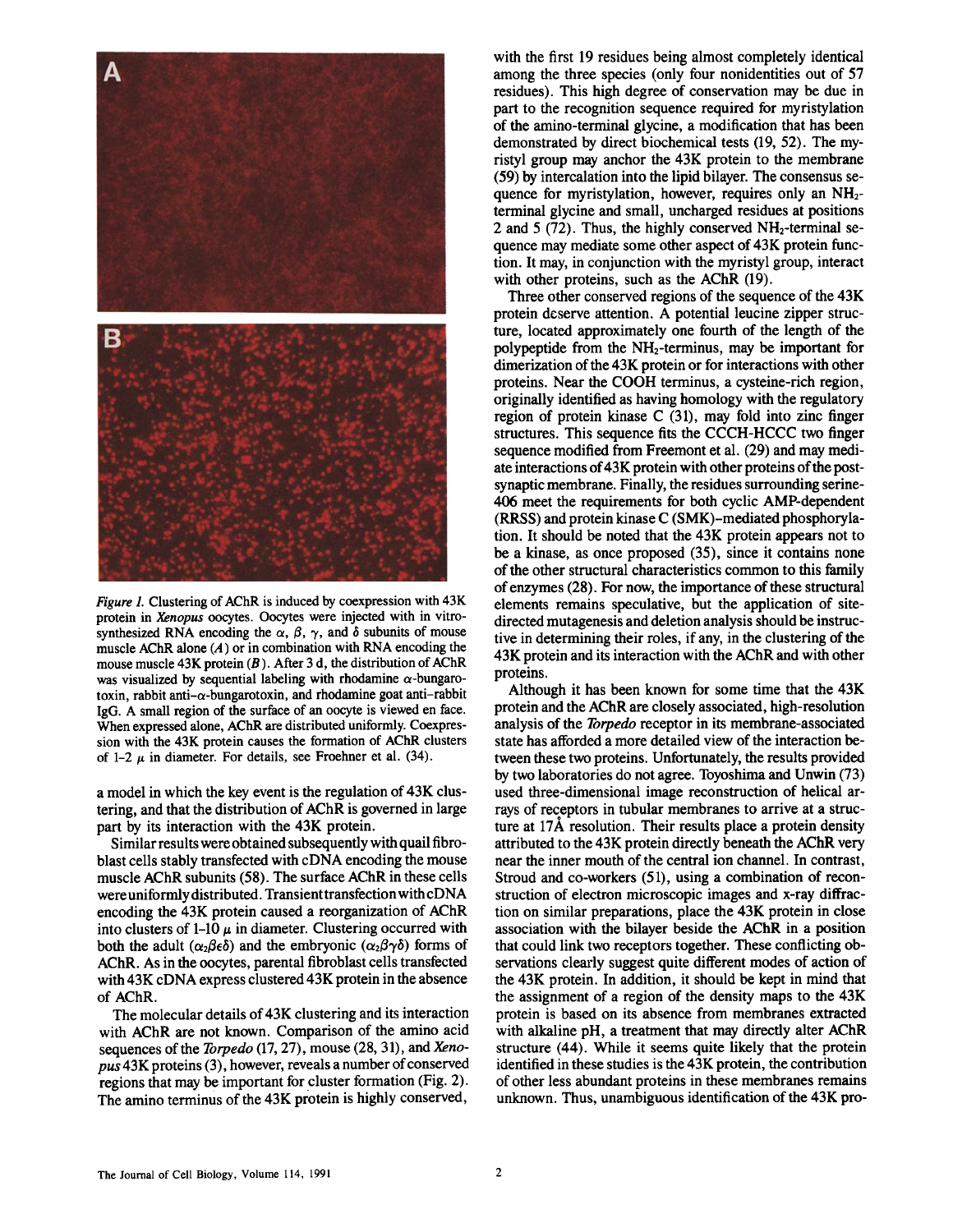tein in these images, perhaps by antibody binding, and resolution of the conflicting views of its location with respect to the AChR await further experimentation.

At what stage of neuromuscular synaptogenesis does the 43K protein associate with the AChR to influence its distribution? One possibility is that the 43K protein is involved in the initial step of cluster formation that occurs soon after nerve-muscle contact. The observation that all nerve-induced AChR clusters on cultured muscle cells contain the 43K protein is consistent with this idea (14) . Other studies, however, suggest that the initial nerve-induced clusters form by a different mechanism and that the 43K protein associates at a later stage, possibly to stabilize the clusters. Torpedo electrocytes are derived from musclelike precursor cells during electric organ development (26) . Before innervation, the oval-shaped precursor cells accumulate AChR on the ventral surface. These receptor aggregates do not have 43K protein associated with them, as judged by immunofluorescence microscopy (42, 47) . Subsequently, the cells flatten into thin disks, and become innervated on the ventral surface . At this stage, the co-distribution and equimolar stoichiometry of AChR and the 43K protein characteristic of adult electrocytes is already evident (47) . A disparity between AChR clusters and the 43K protein distribution has also been found in chick muscle myoblasts (74) . Some myoblasts exhibit clusters of AChR soon after plating. Approximately one-third of these clusters exhibit no fluorescence staining with anti-43K antibodies. Furthermore, the ratio of staining intensity for AChR and 43K protein varied among clusters. Although these results demonstrate that not all clusters of AChR require the 43K protein for formation, the relevance of these clusters in electrocyte precursor cells and myoblasts to those that form during synaptogenesis is not clear.

The simplicity of purified *Torpedo* postsynaptic membranes, in which the AChR and the 43K protein are the only major proteins, and the ability of the 43K protein to induce receptor clustering suggest that the interaction of these two proteins is sufficient to anchor AChR. This is undoubtedly an oversimplification. The 43K induced-clustering seen in oocytes and fibroblasts may use proteins provided by the recipient cells. In fact, the clusters formed in oocytes are much smaller than mature clusters in muscle cells and thus may represent only the first in a series of steps necessary for the formation of the AChR accumulations characteristic of adult neuromuscular junctions. A number of proteins associated with the postsynaptic membrane have been identified with antibodies against known cytoskeletal proteins and with antibodies to alkaline extractible proteins from Torpedo electric organ membranes (summarized in Table I). A current goal in this field is to determine which of these proteins are direct players



Figure 2. Conserved structural features of the 43K protein. The relative positions of four, highly conserved elements are indicated on the central bar representing the linear sequence of the  $43K$  protein. N, amino terminus; C, carboxy terminus; Myr, myristyl. See text for details.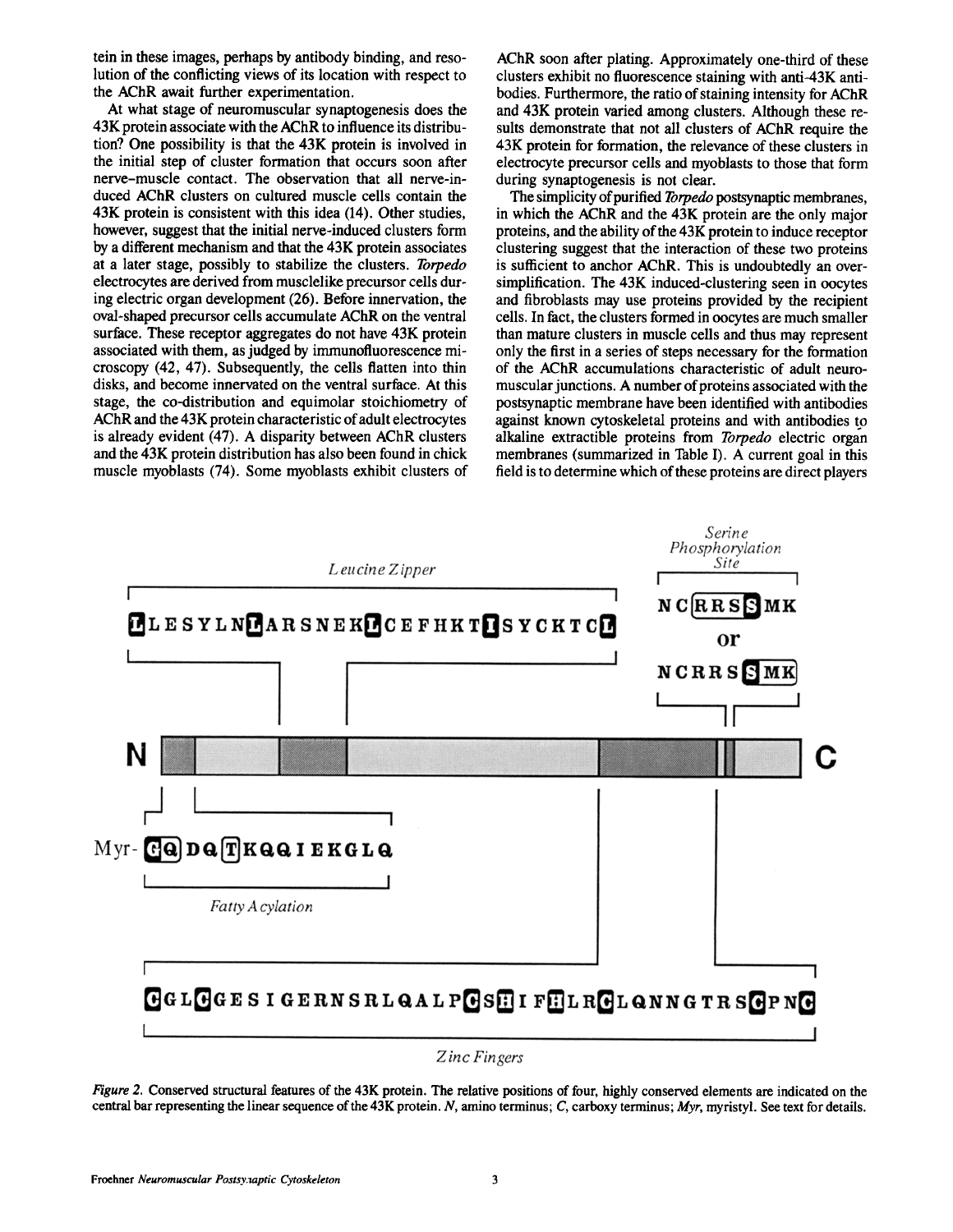in AChR clustering and which have functions in other aspects of postsynaptic membrane structure. The remainder of this review will consider this issue.

Antibodies have been used to compare the distribution of each of these proteins with the distribution of AChR at the neuromuscular junction and in clusters that occur spontaneouslyon aneural myotube cultures . AChR clusters onrat myotubes are comprised of two interdigitating membrane domains, one rich in AChR and the other AChR poor (7). The latter, which is most closely apposed to the substratum, is also called the contact domain and is probably analogous to the deeper regions of the postjunctional folds in the mature junction. The AChR-rich zones correspond to the crests of the folds. The structural resolution achieved by this system has been very important in sorting out which of the many proteins found at the neuromuscular junction are in the AChRrich domains and therefore likely to be involved in receptor clustering, or at least in some AChR-related function.

Several postsynaptic cytoskeletal proteins are probably not directly involved in AChR clustering. Vinculin (10, 23), talin (67), paxillin (75), filamin (10, 23),  $\alpha$  actinin (10, 23), ankyrin (25), and dystrophin (22, 38, 69) are all present

throughout the sarcolemmal membrane but are concentrated at the neuromuscular junction. Some, and possibly all, of this apparent concentration may arise from the folding of the postsynaptic membrane, which would cause a uniformly distributed antigen to appear severalfold more concentrated at the endplate. The conclusion that these proteins are not involved directly in clustering is based on three criteria, at least one of which is fulfilled by each protein. First, in myotubes, they are localized primarily in the contact domains of AChR clusters. Second, the AChR remain clustered when these proteins are removed. Finally, although concentrated at endplates, their distribution does not coincide with the AChR. Apparently normal clustering of AChR in human Duchenne muscle (65) (in which disruption of the dystrophin gene abrogates dystrophin expression) further supports the contention that dystrophin is not obligatory for cluster formation. Nevertheless, this group of cytoskeletal proteins may have other important functions at the neuromuscular junction, possibly involving the formation of postjunctional folds or the stabilization of other proteins restricted to this region of the synaptic membrane.

Three other cytoskeletat proteins, desmin, lamin B, and

Table I. Cytoskeletal and Peripheral Membrane Proteins Associated with AChR Clusters and the Neuromuscular Postsynaptic Membrane

| Protein                       | References                                                                                                                      | Location and comments                                                                                                                   |
|-------------------------------|---------------------------------------------------------------------------------------------------------------------------------|-----------------------------------------------------------------------------------------------------------------------------------------|
| 43K Protein                   | (9, 13, 15, 34, 58, 66)                                                                                                         | Associated directly with the AChR; coexpression causes clustering<br>of AChR in oocytes and fibroblasts                                 |
| Actin                         | (8, 23, 36)                                                                                                                     | AChR domains; removal alters AChR distribution; synaptic isoform<br>distinct from myofibrillar actin                                    |
| $\beta$ -spectrin             | (11)                                                                                                                            | AChR domains; removal alters AChR distribution; unique isoform                                                                          |
| Vinculin                      | (10, 23)                                                                                                                        | Contact domains; concentrated at endplates; present extrasynaptically                                                                   |
| Talin                         | (43, 63, 67)                                                                                                                    | Contact domains; concentrated at endplates; present extrasynaptically                                                                   |
| Paxillin                      | (75)                                                                                                                            | Contact domains; concentrated at endplates; present extrasynaptically                                                                   |
| Filamin                       | (10, 23)                                                                                                                        | Concentrated at endplates; present extrasynaptically                                                                                    |
| $\alpha$ -actinin             | (10, 23)                                                                                                                        | Concentrated at endplates; present extrasynaptically                                                                                    |
| Tropomyosin 2                 | (1, 50)                                                                                                                         | Concentrated at endplates; present extrasynaptically; microinjection<br>of antibodies blocks new cluster formation in cultured myotubes |
| 58K Protein                   | (Butler, M. H., K. Douville, A. A. Murnane,<br>R. Sealock, and S. C. Froehner. 1990.<br>J. Cell Biol. 111:165a; and 18, 23, 33) | AChR domains; concentrated at endplates; present extrasynaptically;<br>associated with dystrophin in sarcolemma                         |
| 87K Protein                   | (18)                                                                                                                            | Overlaps but extends beyond AChR clusters; concentrated at<br>endplates; present extrasynaptically                                      |
| Dystrophin                    | (22, 38, 69)                                                                                                                    | Contact domains; concentrated at endplates but not in AChR<br>domains; extrasynaptic sarcolemma; not required for AChr<br>clustering    |
| Dystrophin-related<br>protein | (40, 49)                                                                                                                        | Domain unknown but more endplate specific than dystrophin                                                                               |
| Desmin                        | (68)                                                                                                                            | Concentrated near the depths of the postsynaptic folds                                                                                  |
| $\alpha$ -tubulin             | (39)                                                                                                                            | Acetylated microtubule arrays extending from subsynaptic nuclei<br>towards the endplate                                                 |
| Lamin B                       | (21)                                                                                                                            | 54-kD immunologically related protein localized at electrocyte<br>innervated membrane; concentrated at muscle endplates                 |
| Ankyrin                       | (25)                                                                                                                            | Depths of the postsynaptic folds                                                                                                        |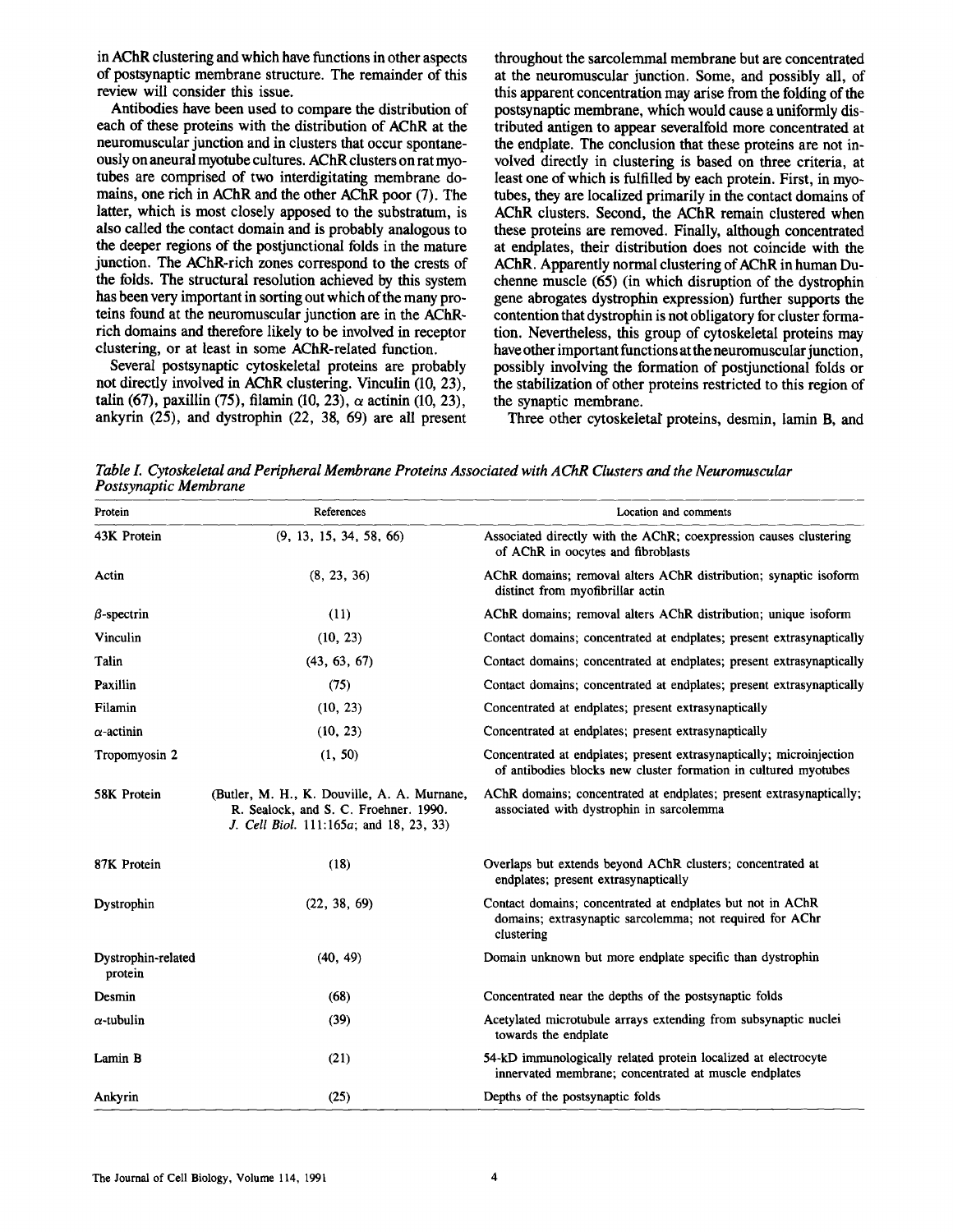tubulin are concentrated in the general region of the postsynaptic membrane, but not directly at AChR sites. In addition to being a component of Z-lines, desmin is also concentrated at the endplate, but near the depths of the folds, and occasionally surrounding synaptic nuclei (68). A 54-kD protein immunologically related to lamin B may be the site of insertion of intermediate filaments into the postsynaptic membrane (21) . Microtubule arrays, which contain an acetylated form of tubulin, extend from subsynaptic nuclei towards the endplate membrane (39). That these cytoskeletal proteins may be involved in regulating synaptic nuclei specialized for AChR expression is an intriguing possibility, but they do not appear to be part of the cytoskeleton most intimately associated with AChR.

In addition to the  $43K$  protein, a small group of other cytoskeletal proteins fulfill at least some of the requirements expected for AChR anchoring proteins. Actin (8, 36) and <sup>a</sup> unique muscle isoform of  $\beta$ -spectrin (11) are components of AChR-rich domains of cultured myotubes and are enriched at neuromuscular junctions. A role for actin and  $\beta$ -spectrin in AChR organization is supported by the observation that their removal from the membrane by relatively mild treatments is accompanied by disruption of AChR domains (8, 11). Models in which either actin (77) or  $\beta$ -spectrin (11) interact directly with the 43K protein have been proposed, but still remain to be tested.

Two other candidates for anchoring proteins, the  $M<sub>r</sub>$  58,000 (58K) and  $M_r$  87,000 (87K) proteins (18, 30, 33), were first identified as alkaline extractable proteins of Torpedo postsynaptic membranes. Both are concentrated at skeletal muscle endplates and are associated with extrasynaptic membranes. The 87K protein overlaps but extends beyond the region of AChR clusters in chick myotubes (18) . The 58K protein is also concentrated at AChR clusters on myotubes (33), where it is located primarily in AChR-rich domains (R.J. Bloch, personal communication) .

In addition to its association with AChR-rich membrane, the 58K protein is one of several proteins complexed with Torpedo dystrophin (Butler, M. H., K. Douville, A. A. Murnane, R. Sealock, and S. C. Froehner. 1990. J. Cell Biol.  $111:165a$ . Furthermore, the 58K protein associates very inefficiently with the extrasynaptic sarcolemma of  $mdx$  mouse, which lacks dystrophin (Butler, M. H., K. Douville, A. A. Murnane, R. Sealock, and S. C. Froehner. 1990. J. Cell Biol. 111:165a). Staining for 58K protein at the neuromuscular junction, however, is maintained in *mdx* muscle, suggesting that it is associated with some other member of the dystrophin/spectrin/ $\alpha$ -actinin family of proteins at this site. Candidates include  $\beta$ -spectrin and the dystrophin-related protein (DRP), a protein with strong sequence homology to dystrophin but encoded by an autosomal gene (40, 49) . Preliminary evidence with anti-peptide antibodies indicates that the DRP is highly concentrated at endplates, with only very weak staining of extrasynaptic membranes (S. C. Froehner, K. Douville, and R. Sealock, unpublished results). Further studies are needed to determine whether the 58K protein associates with the DRP and whether this complex has a role in AChR organization.

A completely different approach has led to the identification of a postsynaptic tropomyosin-like protein that may be involved in AChR clustering. Transformation of chick myotubes by Rous sarcoma virus prevents AChR clustering (2) .

Biochemical analyses demonstrated that the infected myotubes were missing a 37-kD protein immunologically related to tropomyosin (1) . An mAb to this protein, called tropomyosin 2, stained uninfected myotubes diffusely (1), and when injected into cells blocked the formation of new clusters, but did not disrupt preexisting clusters (50) . The blocking action of the antibody may be because of interference with specific interactions that occur locally at the AChR cluster between tropomyosin 2 and other cluster-associated proteins. Alternatively, since tropomyosin 2 is a major myotube protein, antibodies to it may have widespread disruptive effects on the cytoskeleton and, thus, block AChR cluster formation indirectly.

The studies reviewed here have identified several membrane-associated proteins, in addition to the43K protein, that may play a role in AChR clustering at the neuromuscular synapse. Examination of the effects of these proteins on cluster formation by coexpression with the AChR and/or 43K proteins is an important next step in understanding their functions in postsynaptic membrane assembly. In addition, biochemical analysis of the interactions that occur among these proteins will be necessary to test proposed models. Most importantly, we should now be in a position to begin to understand, at the molecular level, the regulation of postsynaptic cytoskeleton assembly and AChR clustering by the nerve. Several agents, including brain-derived soluble proteins (23, 41, 76), basallaminacomponents(54), basic fibroblastgrowth factor (57), and positively charged beads (55) induce AChR clustering on muscle cells, but the mechanisms by which these agents act remain largely unknown . Agrin, a basal lamina protein that promotes AChR clustering (54), has recently been shown to stimulate phosphorylation of AChR tyrosine residues, primarily on the beta subunit (78). An intriguing possibility is that this modification, which could also be stimulated by basic fibroblast growth factor, enhances the interaction of AChR with the 43K protein or other cytoskeletal proteins.

Finally, the regulation of the genes encoding these synaptic cytoskeletal proteins remains virtually unexplored. It is noteworthy that the isoforms of some postsynaptic cytoskeletal proteins (actin and  $\beta$ -spectrin, for example) and extracellular matrix proteins (s-laminin; 37) differ from those found at other sites in the muscle cells. This recurring theme of molecular specialization at the postsynaptic membrane may permit the nerve to regulate differentially the expression of these proteins in the muscle cell during synaptogenesis .

<sup>I</sup> thank Paula Scotland for providing Fig. <sup>1</sup> and Robert Sealock, Robert Bloch, Paul Gardner, and the members of my laboratory for their comments on the manuscript.

Research in the author's laboratory is supported by the National Institutes of Health (NS 14871), the Muscular Dystrophy Association, and an Established Investigatorship from the American Heart Association.

#### References

- 1. Anthony, D. T., R. J. Jacobs-Cohen, G. Marazzi, and L. L. Rubin. 1988. Amolecular defect in virally transformed muscle cells that cannot cluster acetylcholine receptors. J. Cell Biol. 106:1713-1721
- 2. Anthony, D. T., S. M. Schuetze, and L. L. Rubin. <sup>1984</sup> . Transformation of Rous sarcoma virus prevents acetylcholine receptor clustering on cultured chicken muscle fibers. Proc. Natl. Acad. Sci. USA. 81:2265-2269.
- 3. Baldwin, T. J., J. A. Theirot, C. M. Yoshihara, and S. J. Burden. 1988. Regulation of the transcript encoding the 43 kilodalton subsynaptic protein during development and after denervation. Development. 104:557- 564.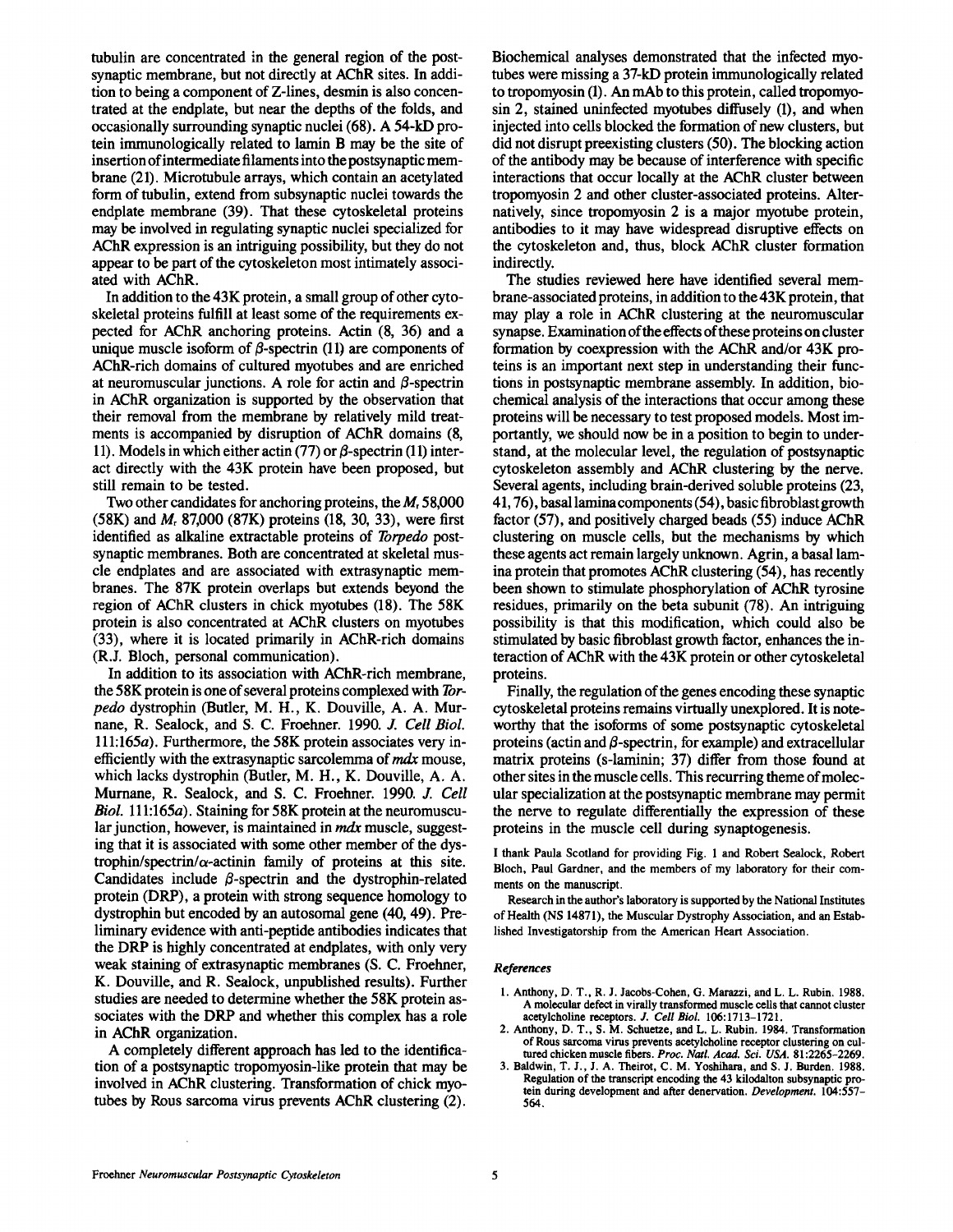- 4. Balice-Gordon, R. J., and J. W. Lichtman. 1990. In vivo visualization of the growth of pre- and postsynaptic elements of neuromuscular junction in the mouse. J. Neurosci. 10:894-908.
- 5. Barrantes, F. J., D. C. Neugebauer, and H. P. Zingsheim. 1980. Peptide extraction by alkaline treatment is accompanied by rearrangement of the membrane-bound acetylcholine receptor from Torpedo marmorata . FEBS (Fed. Eur. Biochem. Soc.) Lett. 112:73-78.
- 6. Bevan, S., and J. H. Steinbach. 1977. The distribution of alpha-bungarotoxin binding sites on mammalian muscle developing in vivo. J. Physiol. 267 :195-213
- 7. Bloch, R. J. 1984. Isolation of acetylcholine receptor clusters in substrateattached material from cultured rat myotubes using saponin. J. Cell Biol. 99 :984-993 .
- 8. Bloch, R. J. 1986. Actin at receptor-rich domains of isolated acetylcholine receptor clusters. J. Cell Biol. 102:1447-1458.
- 9. Bloch, R. J., and S. C. Froehner. 1986. The relationship of the postsynaptic 43K protein to acetylcholine receptors in receptor clusters isolated from cultured rat myotubes. J. Cell Biol. 104:645-654.
- 10. Bloch, R. J., and Z. W. Hall. 1983. Cytoskeletal components of the vertebrate neuromuscular junction: vinculin, alpha-actinin and filamin. J. Cell Biol. 97:217-223.
- 11. Bloch, R. J., and J. S. Morrow. 1989. An unusual beta-spectrin associated with clustered acetylcholine receptors. J. Cell Biol. 108:481-494.
- 12. Boulter, J., K. Evans, S. Evans, P. Gardner, D. Goldman, S. Heinemann, W. Luyten, G. Martin, P. Mason, J. Patrick, and D. Treco. 1986. Molecular cloning of receptors of acetylcholine. In Molecular Aspects of Neurobiology . R. Levi-Montalcini, P. Calissano, E. R. Kandel, and A. Maggi, editors. 60-65.
- 13. Bridgman, P. C., C. Carr, S. E. Pedersen, and J. B. Cohen. 1989. Visualization of the cytoplasmic surface of Torpedo postsynaptic membrane by freeze-etch and immunoelectron microscopy. J. Cell Biol. 105:1829-1846 .
- 14. Burden, S.J. 1985. The subsynaptic 43 kDa protein is concentrated at developing nerve-muscle synapses in vitro. Proc. Natl. Acad. Sci. USA. 82: 8270-8273 .
- 15. Burden, S. J., R. L. DePalma, and G. S. Gottesman. 1983. Crosslinking of proteins in acetylcholine receptor-rich membranes: association between the beta-subunit and the 43kD subsynaptic protein. Cell. 35:687-692.
- 16. Deleted in proof.
- 17. Carr, C., D. McCourt, and J. B. Cohen. 1987. The 43kDa protein of Torpe do nicotinic postsynaptic membranes: purification and determination of primary sequence. *Biochemistry*. 26:7090-7102.
- 18. Carr, C., G. D. Fischbach, and J. B. Cohen. 1989. A novel M, 87,000 protein associated with acetylcholine receptors in Torpedo electric organ and vertebrate skeletal muscle. J. Cell Biol. 109:1753-1764.
- 19. Carr, C., A. N. Tyler, and J. B. Cohen. 1989. Myristic acid is the NH<sub>2</sub>terminal blocking group of the 43-kDa protein of Torpedo nicotinic postsynaptic membranes. FEBS (Fed. Eur. Biochem. Soc.) Lett. 243:65-69.
- 20. Cartaud, J., A. Sobel, A. Rousselet, P. F. Devaux, and J. P. Changeux. 1981 . Consequences of alkaline treatment for the ultrastructure of the acetylcholine-receptor rich membranes from Torpedo marmorata electric
- organ. J. Cell Biol. 90:418-426.<br>21. Cartaud, A., J. C. Courvalin, M. A. Ludosky, and J. Cartaud. 1989. Presence of a protein immunologically related to laminin B in the postsynaptic membrane of Torpedo marmorata electrocyte. J. Cell Biol. 109:1745-1752 .
- 22. Chang, H. W., E. Bock, and E. Bonilla. 1989. Dystrophin in electric organ of Torpedo californica homologous to that in human muscle. J. Biol. Chem. 264 :20831-20834 .
- 23. Daniels, M. P., J. G. Krikorian, A. J. Olek, and R. J. Bloch. 1990. Association of cytoskeletal proteins with newly formed acetylcholine receptor aggregates induced by embryonic brain extract. Exp. Cell Res. 186:99-<br>108
- 108.<br>24. Fertuck, H. C., and M. M. Salpeter. 1974. Localization of acetylcholine<br>receptor by <sup>125</sup>I-labeled alpha bungarotoxin binding at mouse motor endplates. Proc. Natl. Acad. Sci. USA. 71:1376-1378.
- 25. Flucher, B. E., and M. P. Daniels. 1989. Distribution of sodium channels and ankyrin in the neuromuscular junction is complementary to that of acetylcholine receptors and the 43kD protein. Neuron. 3:163-175.
- 26. Fox, G. Q., and G. P. Richardson. 1978. The developmental morphology of Torpedo marmorata: electric organ-myogenic phase . J. Comp. Neurol. 179:677-698 .
- 27. Frail, D. E., J. Mudd, V. Shah, C. Carr, J. B. Cohen, and J. P. Merlie. 1987 . cDNAs for the postsynaptic Mr 43,000 protein of Torpedo electric organ encode two proteins with different carboxy termini. Proc. Natl.
- Acad. Sci. USA. 84:6302-6306.<br>28. Frail, D. E., L. L. McLaughlin, J. Mudd, and J. P. Merlie. 1988. Identification of the mouse muscle 43,000-dalton acetylcholine receptor-associated protein (RAPsyn) by cDNA cloning. J. Biol. Chem. 263:15602-15607 .
- 29. Freemont, P. S., I. M. Hanson, and J. Trowsdale. 1991. A novel cysteinerich sequence motif. Cell. 64:483-484.
- 30. Froehner, <sup>S</sup> . C. <sup>1984</sup> . Peripheral proteins of postsynaptic membranes from Torpedo electric organ identified with monoclonal antibodies . J. Cell Biol. 99 :88-96
- 31. Froehner, S. C. 1989. Expression of RNA transcripts for the postsynaptic 43kDa protein in innervated and denervated rat skeletal muscle. FEBS (Fed. Eur. Biochem. Soc.) Lett. 249:229-233.
- 32. Froehner, S. C., V. Gulbrandsen, C. Hyman, A. Y. Jeng, R. R. Neubig, and J. B. Cohen. 1981. Immunofluorescence localization at the mammalian neuromuscular junction of the  $M_r$  43,000 protein of *Torpedo* postsynaptic membrane. Proc. Natl. Acad. Sci. USA. 78:5230-5234
- 33. Froehner, S. C., A. A. Murnane, M. Tobler, H. B. Peng, and R. Sealock. 1987. A postsynaptic  $M<sub>r</sub>$  58,000 (58K) protein concentrated at acetylcholine receptor-rich sites in Torpedo electroplaques and skeletal muscle . J. Cell Biol. 104:1633-1646.
- 34. Froehner, S. C., C. W. Luetje, P. B. Scotland, and J. Patrick. 1990. The postsynaptic 43K protein clusters muscle nicotinic acetylcholine receptors in Xenopus oocytes. Neuron. 5:403-410.
- 35. Gordon, A. S., and D. Milfay. 1986.  $v_1$ , a  $M_r$  43,000 component of postsynaptic membranes, is a protein kinase. Proc. Natl. Acad. Sci. USA. 83: 4172-4174 .
- 36. Hall, Z. W., B. W. Lubit, and J. H. Schwartz. 1981. Cytoplasmic actin in postsynaptic structures at the neuromuscular junction.  $J$ . Cell Biol. 90:<br>789–792.
- 789-792 . <sup>37</sup> . Hunter, D. D., V . Shah, <sup>J</sup> . P. Merlie, and <sup>J</sup> . R. Sanes . <sup>1989</sup> . A laminin-like adhesive protein concentrated in the synaptic cleft of the neuromuscular
- junction. *Nature (Lond.).* 338:229-234.<br>38. Jasmin, B. J., A. Cartaud, M. A. Ludosky, J.-P. Changeux, and J. Cartaud.<br>1000. Annual regional distribution is described in a substitute of the U.S. 1990 . Asymmetric distribution of dystrophin in developing and adult Torpedo marmorata electrocyte: evidence for its association with the acetylcholine receptor-rich membrane. Proc. Natl. Acad. Sci. USA. 87:3938-3941 .
- 39. Jasmin, B. J., J. P. Changeux, and J. Cartaud. 1990. Compartmentalization of cold-stable and acetylated microtubules in the subsynaptic domain of chick skeletal muscle fiber. Nature (Lond.). 344:673-675.
- <sup>40</sup> . Khurana, T. S., E. P. Hoffman, and L. M. Kunkel . <sup>1990</sup> . Identification of a chromosome 6-encoded dystrophin-related protein. J. Biol. Chem. 256: 16717-16720 .
- 41. Knaack, D., I. Shen, M. M. Salpeter, and T. R. Podleski. 1986. Selective effects of ascorbic acid on acetylcholine receptor number and distribution. J. Cell Biol. 102:795-802.
- 42. Kordeli, E., J. Cartaud, H.-O. Nghiem, A. Devillers-Thiery, and J.-P. Changeux . 1989 . Asynchronous assembly of the acetylcholine receptor and of the 43kD protein in the postsynaptic membrane of developing Torpedo marmorata electrocyte. J. Cell Biol. 108:127-139.
- <sup>43</sup> . Kramarcy, N. R., and R. Sealock . <sup>1990</sup> . Dystrophin as a focal adhesion protein: collocalization with talin and the  $M_1$  48,000 sarcolemmal protein in cultured Xenopus muscle. FEBS (Fed. Eur. Biochem. Soc.) Lett. 274 :171-174 .
- 44. Krikorian, J. G., and R. J. Bloch. 1990. Extraction of 43K protein from acetylcholine receptor clusters modifies all five subunits of AChR. J. Cell Biol. 111 :34a .
- 45. LaRochelle, W. J., and S. C. Froehner. 1986. Determination of the tissue distributions and relative concentrations of the postsynaptic 43kDa protein and the acetylcholine receptor in *Torpedo. J. Biol. Chem.* 261:5270-5274,
- 46. LaRochelle, W. J., and S. C. Froehner. 1987. Comparison of the postsynaptic 43 kDa protein from muscle cells that differ in acetylcholine receptor
- clustering activity. J. Biol. Chem. 262:8190-8195.<br>47. LaRochelle, W. J., V. Witzemann, W. Fiedler, and S. C. Froehner. 1990. Developmental expression of the 43K and 58K postsynaptic membrane proteins and nicotinic acetylcholine receptors in *Torpedo* electrocytes. J.<br>Neurosci. 10:3460–3467.
- 48. Lo, M. M. S., P. B. Garland, J. Lamprecht, and E. A. Barnard. 1980. Rotational mobility of the membrane-bound acetylcholine receptor of Torpedo electric organ measured by phosphorescence depolarization. FEBS (Fed. Eur. Biochem. Soc.) Lett. 111:407-412.
- <sup>49</sup> . Love, D. R., D. F. Hill, G. Dickson, N. K. Spurr, B. C . Byth, R. F. Marsden, F. S. Walsh, Y. H. Edwards, and K. E. Davies . <sup>1989</sup> . An autosomal transcript in skeletal muscle with homology to dystrophin. Nature (Lond.). 339 :55-58 .
- 50. Marazzi, G., F. Bard, M. W. Klymkowsky, and L. L. Rubin. 1989. Microinjection of a monoclonal antibody against <sup>a</sup> 37-kD protein (tropomyosin 2) prevents the formation of new acetylcholine receptor clusters. J. Cell Biol. 109 :2337-2344
- 51. Mitra, A. A. K., M. P. McCarthy, and R. M. Stroud. 1989. Three-dimensional structure of the nicotinic acetylcholine receptor, and location of the major associated 43-kD cytoskeletal protein, determined at 22A by low dose electron microscopy and x-ray diffraction to 12.5Å. J. Cell Biol. 109: 755-774
- 52. Musil, L. S., C. Carr, J. B. Cohen, and J. P. Merlie. 1988. Acetylcholine receptor-associated 43K protein contains covalently-bound myristate. J. Cell Biol. 107:1113-1121.
- 53. Neubig, R. R., E. K. Krodel, N. D. Boyd, and J. B. Cohen. 1979. Acetylcholine and local anesthetic binding to Torpedo nicotinic post-synaptic membranes after removal of non-receptor peptides. Proc. Natl. Acad. Sci. USA. 76:690-694.
- 54. Nitkin, R. M., M. A. Smith, C. Magill, J. R. Fallon, Y. M. Yao, B. G. Wallace, and U. J. McMahan. 1987. Identification of agrin, a synaptic